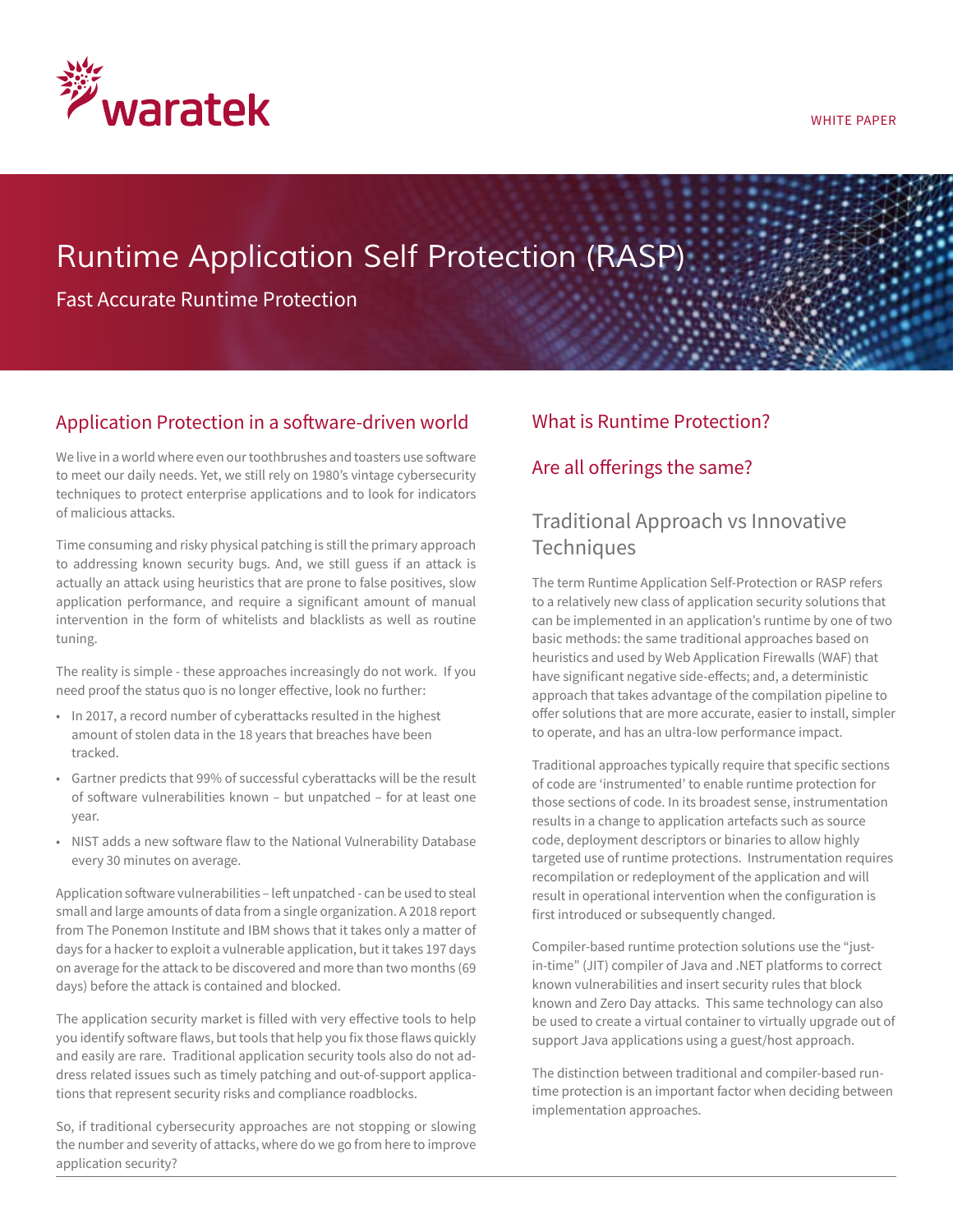

Let's review each of these implementation methods before highlighting why Waratek's runtime protection solution is the choice for leading companies around the world.

# The Traditional, WAF-style Approach

The most common form of application security today is the WAF, a derivation of the network firewall dating back to the 1980s. Most RASP providers have adopted the same techniques as WAF when instrumenting the runtime.

Instrumentation allows fine-grained control directly in the code base. Developers have complete control over which lines of their code will be enabled, allowing them to strike a balance between protection and performance where such considerations are deemed to be important.

However, this implementation demands prior knowledge of the application and a great deal of developer attention to configure and maintain. This can generate significant costs in terms of time and financial expense when implementing RASP, greatly reducing the scope of the protection and ability of resource constrained teams to deploy.

Arguably the most common problem with WAF and WAF -style RASP is the inaccurate nature of the heuristics used to detect attacks and protect applications. The sheer volume of false positives generated can be a major source of confusion and distraction from efforts to deal with real threats.

Instrumentation also leads to increased performance overhead and demands a significant amount of time be devoted to on-going tuning. The more heavily the code is instrumented, the greater the performance overhead and maintenance burden.

# The Compiler-based Approach

How a RASP provider detects tainted code (code that has malicious logic injected within it), without generating any false positives or false negatives determines the degree of precision and overall simplicity of configuring runtime protections. Depending on the approach, common attack vectors can be mitigated using simple, generalized rules and false positives can be eliminated.

Compiler-based RASP does not demand direct interaction with the application code. No prior knowledge of the application is required, and there is no recompilation step or any other form of post-processing that forces a restart.

For example, the JVM or CLR can be altered to allow/deny/ replace the execution of code using the compiler pipeline without application downtime, source code changes or any routine tuning. Once compiled into memory, the patch or security rule continues to execute until the patch/rule is removed.

When compared to the complex nature of a WAF or WAF-style RASP and the overhead of managing large numbers of rules, the business benefits of a compiler-based approach are clear; high accuracy, low maintenance, ultra-low performance overhead, and virtually no disruption of service once deployed.

EVENTUALLY RUNTIME APPLICATION SELF-PROTECTION (RASP) WILL<br>TAKE OVER WEB APPLICATION FIREWALL (WAF) AS THE BEST WAY<br>TO COMBAT WEB APP ATTACKS. THEY HAVE DEEPER KNOWLEDGE<br>THAN WAFS OF THE APPLICATIONS THAT THEY PROTECT. AND take over web application firewall (WAF) as the best way to combat web app attacks. They have deeper knowledge than WAFs of the applications that they protect, and they can virtually patch vulnerabilities and weaknesses."

Source: Amy DeMartine, Forrester



#### Waratek

Dublin Office 8 Harcourt Street Dublin, Ireland

### waratek.com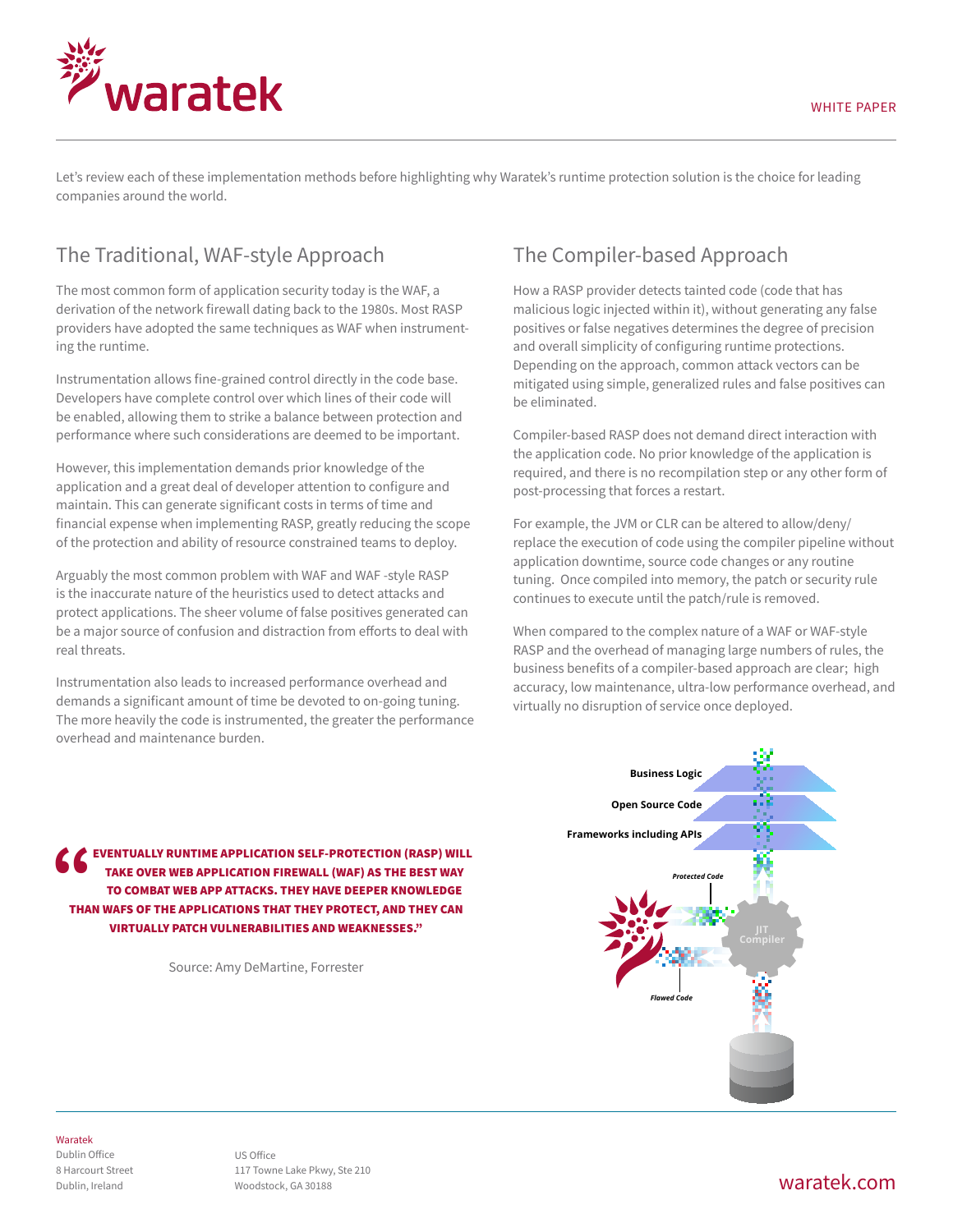

## What are the issues facing Application Security Teams today?

### Vulnerability Response (Patching)

In a report on the 2017 Equifax cyberattack, the US Government Accountability Office noted that data thieves infiltrated the credit reporting agency's system via a known, unpatched vulnerability – two days after the flaw was publicly announced. The shrinking time between the emergence of flaws and exploits, and the sheer number of new vulnerabilities reported each day directly conflicts with patch management best practices and quality assurance testing.

The Ponemon Institute's recent study on The State of Vulnerability Response points out that spending on headcount for patching is on the rise. Ponemon calls this the "Patching Paradox" – the belief that more staff dedicated to vulnerability response will equal better security when the underlying barrier is actually too many manual processes and too many siloed tools.

The Ponemon study concludes that the best solution is to rely more on automation to replace manual processes along with using tools that complement, not complicate, efforts to improve patching.

Traditional virtual patching, also known as virtual shielding, is used by Web Application Firewall (WAF) and most RASP providers, as a way to quickly protect applications against known CVEs. However, traditional virtual patches still leave you vulnerable to attack since these tools do not fix the flawed code and often result in false negatives and false positives. Routine tuning is also required for a WAF-style virtual patch to remain effective against attacks.

According to Ponemon an average organization spends 321 hours per week dedicated to patching. At an average rate of \$63 USD per hour for security engineers, that works out to be more than \$20,000 per week and more than \$1 million per year.

Waratek's first-of-its-kind Runtime Virtual Patching is fundamentally different. A runtime virtual patch is the functional equivalent of a physical binary patch that is applied while the application runs with no source code changes and no tuning required. The known CVE is fixed in the compilation pipeline of Java and .NET applications, reducing the time-topatch across an enterprise to a matter of minutes.

A single patch administrator can download and deploy routine and out-of-cycle runtime virtual patches across an entire application estate in a matter of minutes – work that according to Ponemon now takes an average of nearly 17,000 work hours per year. And, Waratek Patch can save 75% - 90% compared to the average costs of traditional patching programs reported by Ponemon.



#### Waratek

Dublin Office 8 Harcourt Street Dublin, Ireland

US Office 117 Towne Lake Pkwy, Ste 210 Woodstock, GA 30188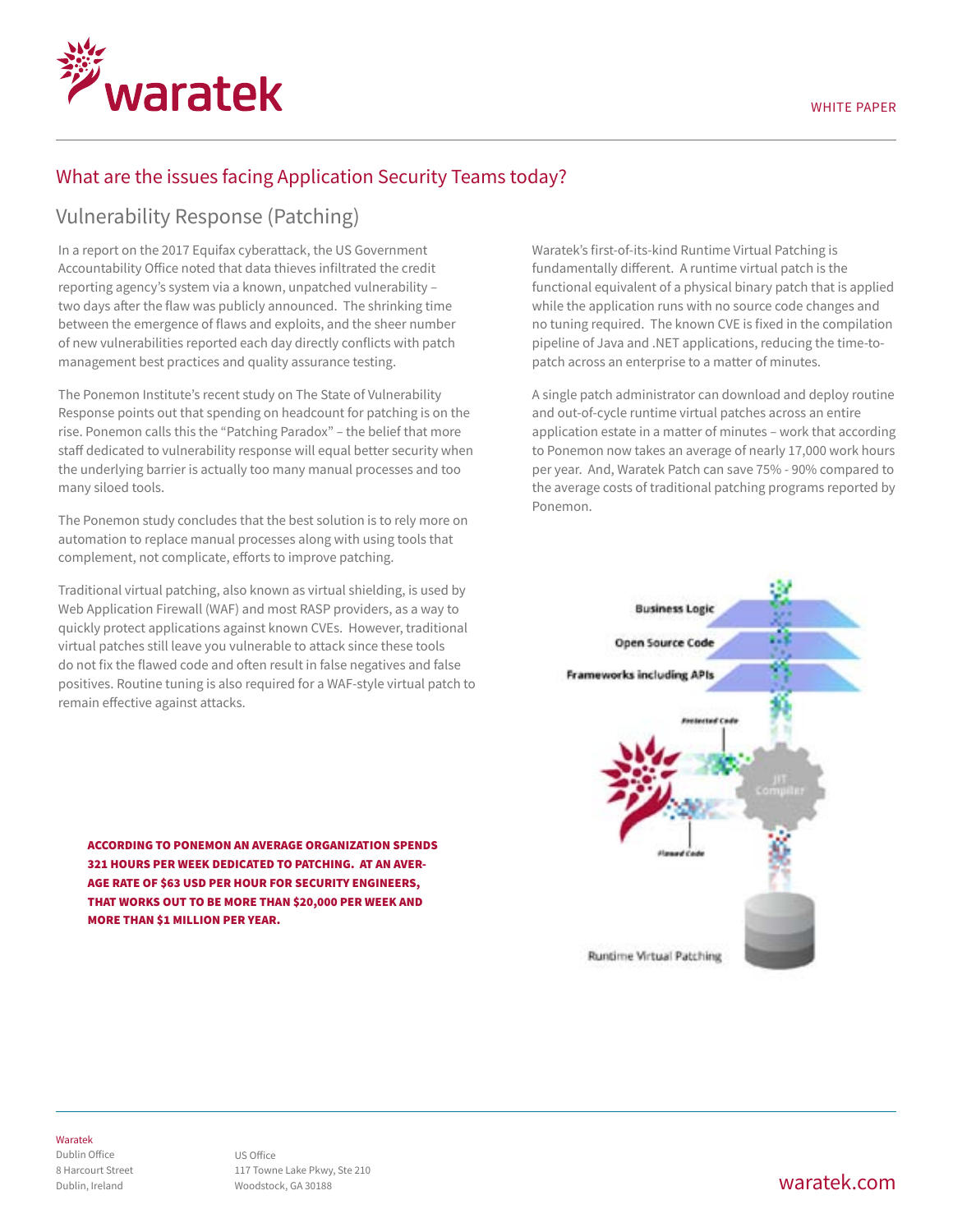

### What are the issues facing Application Security Teams today?

### Known and Zero-Day Attacks

Cross-site scripting (XSS) remains the number one attack vector for web applications while SQL injection (SQLi) bug rates came in second, according to a review of two trillion lines of code by CA Veracode. That same review revealed that 87.5 percent of Java applications scanned for the 2018 report had at least one vulnerable component that could be exploited.

Known attack vectors require a significant amount of application security teams' time and resources. But, Zero Day attacks are the worst case scenario for any business. Zero Day vulnerabilities can be exploited continuously until they are identified and stopped.

Traditional application security solutions like WAF and WAF-like RASP tend to rely on instrumentation or filter-based approaches. They use pattern matching, regular expressions, whitelisting and blacklisting, and other heuristics to provide protection that is limited in scope and generally can only protect the business logic layer of an application's code.

These common approaches are time and resource intensive to install and operate and they can also lead to increased performance overhead. The unwanted byproduct of such heuristic approaches is often false positives.

A compiler-based runtime protection solution, however, can provide highly accurate, low-impact security by using the JIT Compiler to disable the vectors that are commonly exploited by known and Zero Day Attacks. For example, Waratek can be configured to deny the resources required to open network connections or to access databases and files - either entirely, if the application has no need of them, or only allowing access to the specific resources the application requires.

This fine-grained control can stretch to every aspect of the JVM or CLR runtime including the loading of packages and classes. While the vulnerability may technically still exist in the application source code, the flaw cannot be exploited and alerts can be raised when illicit attempts are made to access protected resources.

Waratek's compiler-based approach generates no false positives and detects and protects against known as well as Zero Day attacks using a series of out-of-the-box settings that are fully configurable. Waratek protection solutions can protect applications at every level of the application stack; the business logic layer, third-party components, frameworks and API's as well as the JVM and CLR platforms.



### 87.5% Java and 85.7% .NET applications contain at least one vulnerable component.

Source: Veracode State of Software Security 2018

### Waratek

Dublin Office 8 Harcourt Street Dublin, Ireland

US Office 117 Towne Lake Pkwy, Ste 210 Woodstock, GA 30188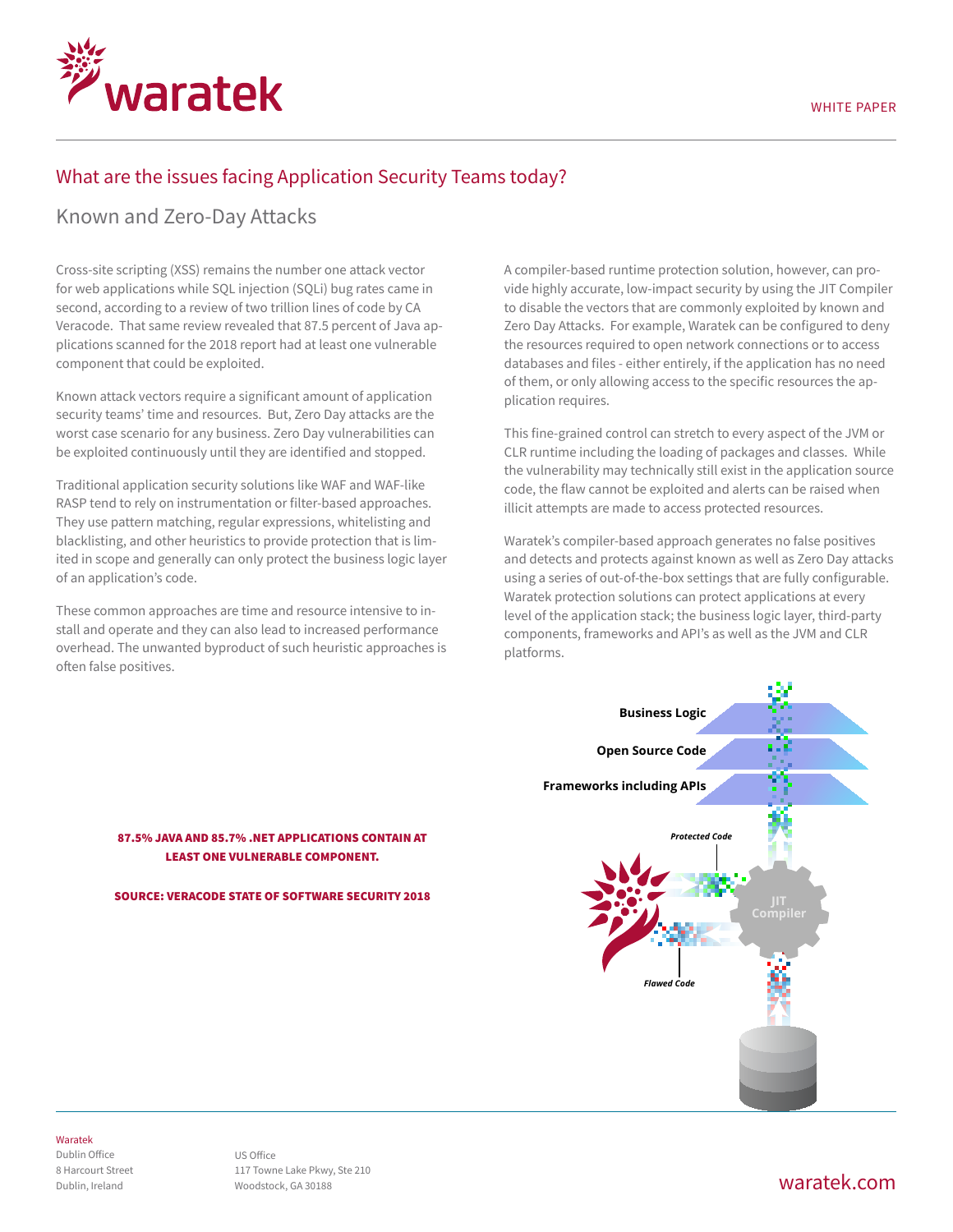## What are the issues facing Application Security Teams today?

# Out-of-Support Applications

waratek

Businesses often struggle to update out-of-support Java applications that are incompatible with newer versions of Java. Historically, the only option for mitigating the risks posed by such applications has been to rewrite or replace the applications at significant cost in time and money. However, until they are replaced they pose a significant security and compliance risk to the business.

Compiler-based implementations of runtime protections can virtually upgrade out-of-support Java applications without source code changes. Waratek wraps the entire application stack – including the original Java Runtime Environment (JRE) in a virtual "guest" container on top of a current JVM that acts as the "host."

The virtualization-based guest / host architecture allows the application to continue to run using its original business logic, but protected by virtual patches and a current version of the JVM without the time, risks, or costs of rewriting the application. This arrangement also serves as a compensating control for purposes of compliance, further reducing costs and the pressure to immediately rewrite older applications.

This unique, patented approach to application protection has been in production worldwide for more than three years without generating a single false positive.

**Creation Open Source Code** Origina

Java Adoption in 2018: Less than 5% have adopted Java 9 or 10. 10.6% are using Java 7 or earlier Source: Baeldung

### Waratek

Dublin Office 8 Harcourt Street Dublin, Ireland

## waratek.com